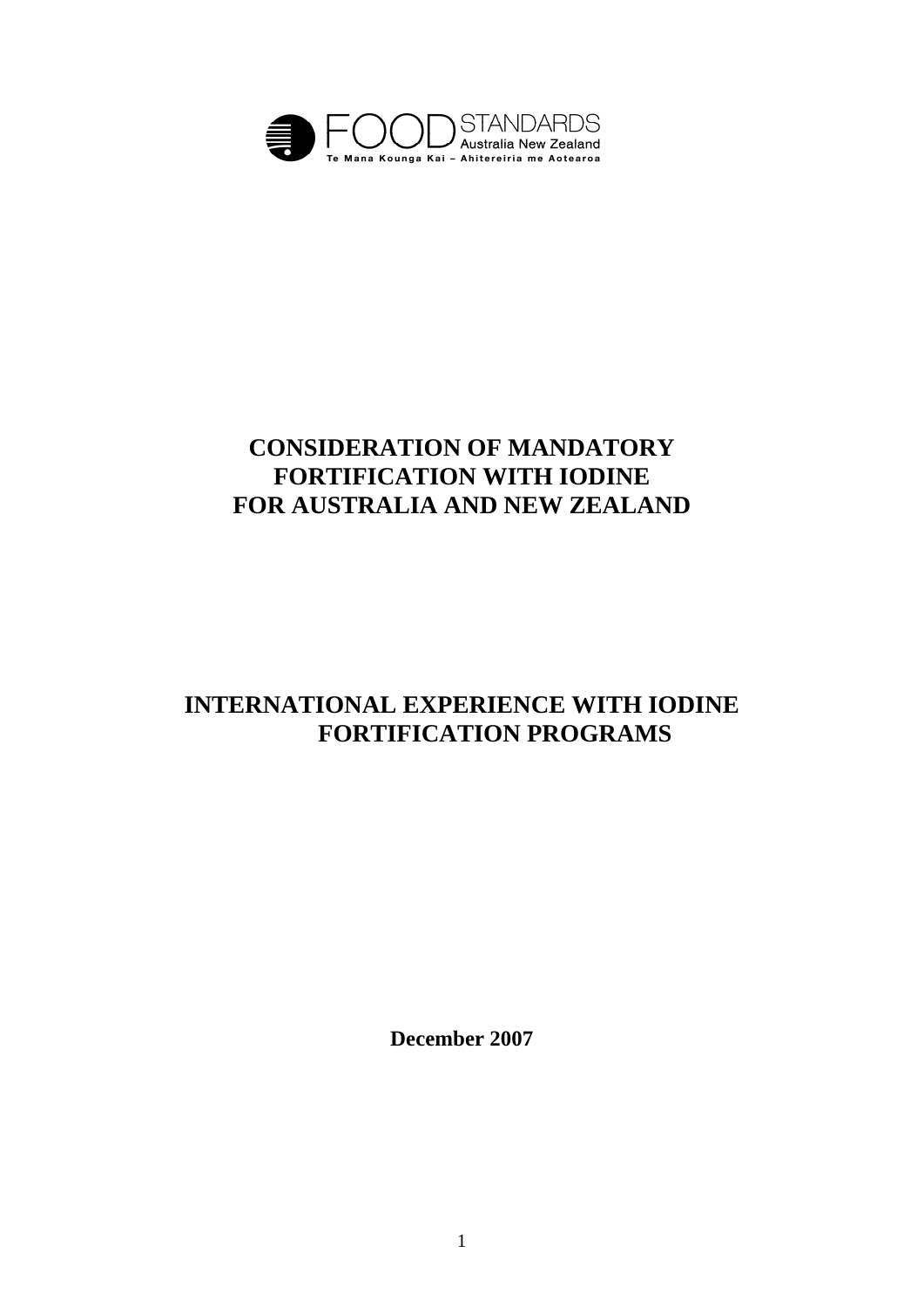# **1. Introduction**

Universal salt iodisation, or  $USI<sup>1</sup>$ , is the recommended strategy for the control of global iodine deficiency (WHO and UNICEF, 2004). USI, as defined, is rarely achieved and most countries practice a modified version of USI, where either all household salt is iodised and/or particular manufactured foods use iodised salt. Iodisation may be mandatory or voluntary. Many developed countries such as the United States, Canada, Switzerland, Belgium, the Netherlands, Denmark and Germany have introduced legislation allowing and in some cases mandating, the iodisation of household salt and/or use of iodised salt in some processed foods (de Benoist, 2004). The history and practice of iodisation policy and legislation in some countries with economies similar to Australia is outlined below.

# **2. Background**

One third of the world's populations still live in areas with a risk of iodine deficiency (de Benoist, 2004). Since the 1990s, the World Health Organisation (WHO) and UNICEF iodine supplementation programs have successfully eliminated or reduced the risk of iodine deficiency disorders in many developing countries (de Benoist, 2004). Mandatory iodisation of household salt is the most common strategy for iodine fortification in these countries. It is particularly effective in developing countries because table salt is the major dietary source of salt, in contrast to developed countries like Australia, where manufactured foods provide 75- 80% of dietary salt (James and Ralph, 1987; Mattes and Donelly, 1991). The advantages of using salt as a vehicle for iodine fortification are:

- salt production is restricted to a few producers;
- salt iodisation technology is easy to implement;
- in most instances the addition of iodine to salt does not affect colour, odour or taste when added to the food;
- the quality of iodised salt can be monitored at production, household and retail levels; and
- salt iodisation is cost effective (Venkatesh Mannar and Dunn, 2006).

There are other strategies used worldwide to combat iodine deficiency. Iodine oil, taken orally or intravenously, is useful in the short term, where particular populations are severely iodine deficient and do not have access to iodised salt (de Benoist, 2004). However it is expensive and labour intensive to administer. Iodisation of the water supply has been used successfully in iodine deficient regional populations in China, (Delong, 2002) Malaysia, (West, 2005) and Thailand (Delange *et al*., 2000a). Iodine has also been used to fortify food. It can be added directly, as in margarine in the Philippines, (Capanzana *et al.*, 2007), or to noodles, bananas and eggs in Thailand (Delange *et al.,* 2000a).

More commonly, iodised salt is substituted for non-iodised salt during food processing. Bread is a popular choice as a vehicle for iodised salt in European countries because it is a staple food with a fairly small variability in salt content.

<sup>1</sup> <sup>1</sup> Universal salt iodisation (USI) – the iodisation of all salt used for human and animal consumption.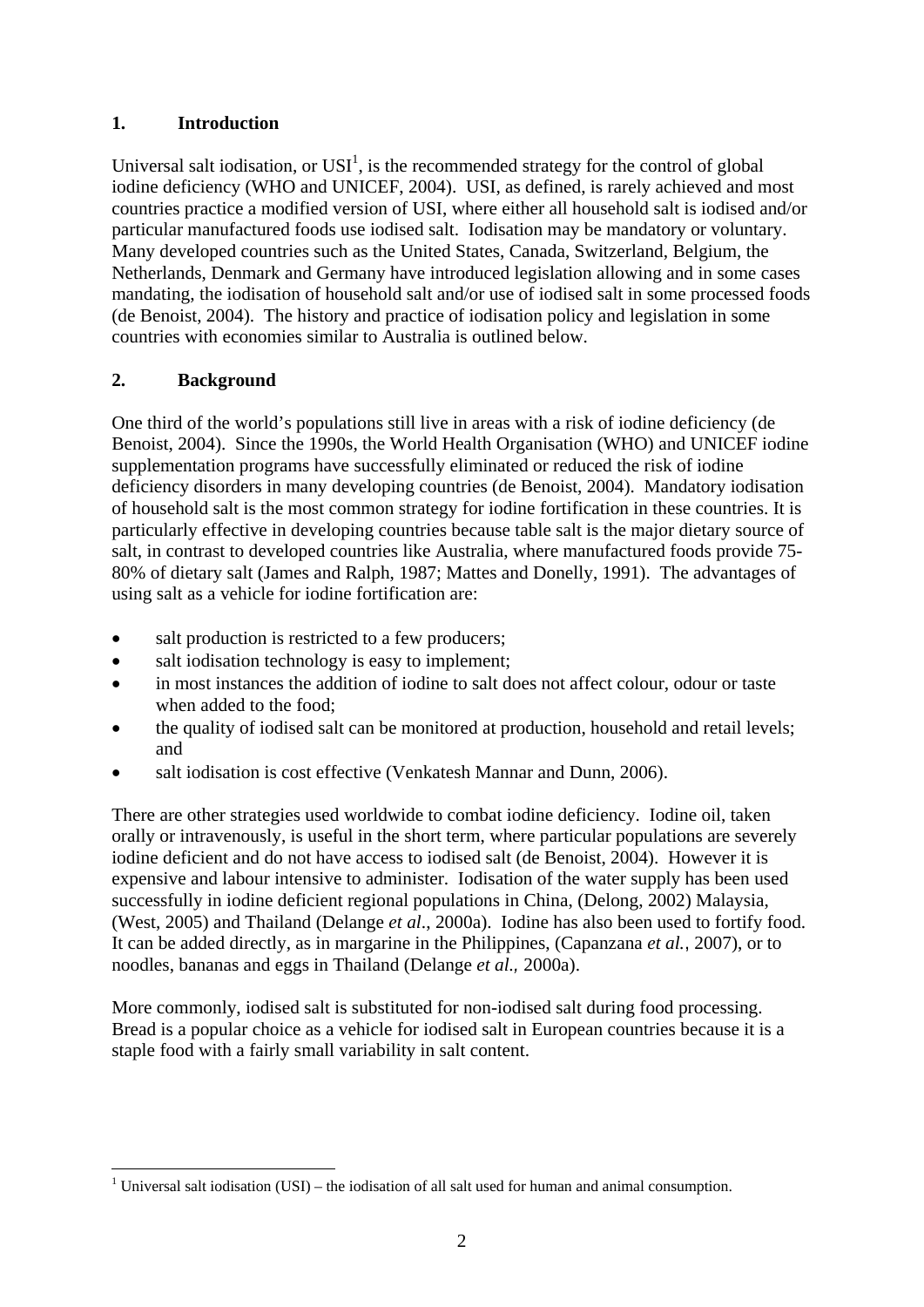Bread is manufactured using iodised salt in Tasmania, Austria, Belgium, Bulgaria, Denmark, Germany, Italy, Netherlands, and Switzerland (Arbeitkreis Jodmangel, 2006). Several other processed foods have successfully used iodised salt, for example sausages and pickles in Germany (Remer and Neubert, 1998) and cheese and meat products in Switzerland (Als *et al*., 1995a; UNICEF, 2006).

Milk and dairy foods are a major source of iodine in many developed countries (Great Britain, Denmark, USA, Belgium, Australia, New Zealand) (Eastman, 1999; Delange *et al*., 2000b; Rasmussen *et al*., 2002; Merck, 2005; USFDA, 2006). The iodine in milk is often due to iodophors used in the dairy industry or from iodised animal feeds (Dunn, 1998; Eastman 1999; Kreiner, 2006). In many European countries where animal feed is iodised, animal products e.g. milk, eggs and meat provide a considerable amount of dietary iodine (Lee *et al*., 1994; Arbeitkreis Jodmangel 2006). These sources of iodine are hard to monitor and regulate as there are seasonal differences in the use of animal feed (Pennington, 1990; Pearce *et al*., 2004) and technological changes occur, for example iodophors are being replaced as equipment sanitisers. The iodine content of milk and dairy products can vary as much as 10 fold (Dunn, 1996).

#### **3. History of iodisation and iodine deficiency disorders**

Iodine deficiency disorders (IDD) have been recognised in Europe since the  $19<sup>th</sup>$  Century. IDD/goitre and cretinism were endemic in the mountainous and remote regions of Europe. Iodising salt was first suggested to treat IDD over 150 years ago by Boussinggault and the technology was further developed in the USA in the early  $20<sup>th</sup>$  Century (WHO and UNICEF, 2004). Switzerland was the first European nation to establish an iodised salt program in 1922 (WHO and UNICEF, 2004). The USA was also a pioneer, first using iodised salt in 1920 (WHO and UNICEF, 2004). Poland introduced iodised salt in the 1930s as did several other European countries; France, Romania, Slovenia and Yugoslavia in the post world war II period (ICCIDD, 2002a). Many of these early programs were not sustainable due to war, political upheaval, and/or changes in trade or industry practices (Gerasimov, 2002; WHO and UNICEF, 2004).

It was thought IDD was under control in mid- $20<sup>th</sup>$  Century Europe, and as a consequence many health authorities relaxed the constant surveillance and vigilance necessary to maintain adequate iodine status. Iodine deficiency is again a problem in many parts of Europe, which now has the lowest household access to iodised salt of all the WHO regions<sup>2</sup> (WHO and UNICEF, 2004). In response to an increasing focus on iodine deficiency by WHO, several European countries have instigated or re-instigated iodine fortification legislation over the last 10 to 15 years. Of the 32 western and central European countries reviewed by the ICCIDD in 2002 (Delange *et al*., 2000b; ICCIDD, 2002a), 14 had iodine sufficiency (MUIC  $> 100 \text{ µg/L}$ ), 12 were iodine deficient (MUIC < 100  $\text{µg/L}$ ) and 5 had inadequate data available for an assessment. Table 1 summarises details of the iodisation policies of many Western and Central European countries, the United States of America and Canada.

1

 $2$  Who regions are Africa, America, SE Asia, East Mediterranean, Europe and West Pacific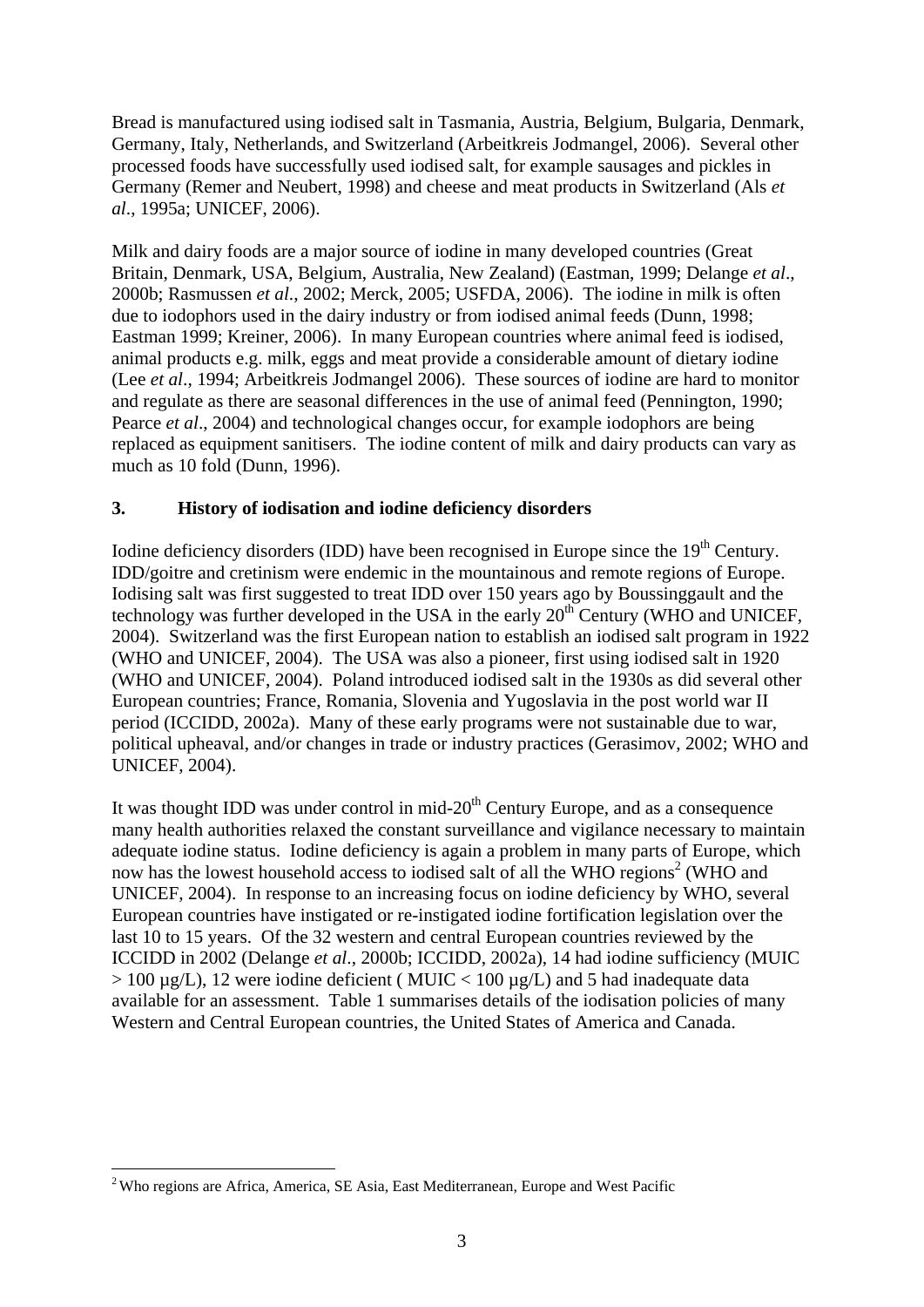| <b>Salt Iodisation Policy</b> |     |          |                                                                           |                                |               |                        |                       |                   |                                        |
|-------------------------------|-----|----------|---------------------------------------------------------------------------|--------------------------------|---------------|------------------------|-----------------------|-------------------|----------------------------------------|
| Country                       |     | Y/N Year | Concentration<br>(ppm)                                                    | Mandatory/<br><b>Voluntary</b> | Household     | <b>Food industry</b>   | <b>Animal</b><br>feed | <b>Monitoring</b> | <b>Iodine</b><br>nutritional<br>status |
| Austria                       | yes | 1963/90  | 20                                                                        | mandatory                      | yes 95%       | no                     | yes                   | regular           | sufficient                             |
| <b>Bosnia</b>                 | yes | 2001     |                                                                           | mandatory                      | yes 100%      | yes                    | yes                   | regular           | sufficient                             |
| <b>Bulgaria</b>               | yes | 1994     |                                                                           | mandatory                      | yes 100%      | yes                    | no                    | regular           | sufficient                             |
| Canada                        | yes | 1949     | 76                                                                        | mandatory                      | yes 100%      | no                     | no?                   | none              | sufficient                             |
| Croatia                       | yes | 1996     | 25                                                                        | mandatory                      | yes 90%       | yes                    | yes                   | regular           | sufficient                             |
| Czech                         | yes | 1950     | 20-34                                                                     | mandatory                      | yes 100%      | yes                    | yes                   | regular           | sufficient                             |
| Denmark                       | yes | 2000     | 13                                                                        | mandatory                      | $yes > 90\%$  | yes, baking            | $\rm no$              | yes               | sufficient, regional<br>variation      |
| France                        | yes | 1952     | $10-15$                                                                   | voluntary                      | yes 55%       | no                     | yes                   | no                | deficient                              |
| Germany                       | yes | 1991     | 20                                                                        | voluntary                      | yes 84%       | yes 30-35%             | yes                   | yes               | some deficient areas                   |
| Italy                         | yes | 2005     | 30                                                                        | mandatory                      | yes 3%        | no                     | no                    | planned           | deficient                              |
| Macedonia                     | yes | 1999     | $20 - 30$                                                                 | mandatory                      | yes 100%      | yes                    | yes                   | regular           | sufficient                             |
| Netherlands                   | yes | 1968     | 50                                                                        | voluntary                      | yes 65%       | bread some<br>crackers | no                    | none              | sufficient                             |
| Poland                        | yes | 1935/97  | 20-40                                                                     | mandatory                      | yes 90%       | recommended            | planned               | planned           | some deficient areas                   |
| Romania                       | yes | 1956     | $15-20$                                                                   | voluntary to be<br>mandatory   | yes, only 25% | yes                    | yes                   | planned           | deficient                              |
| Slovak Rep                    | yes | 1966     | 19                                                                        | mandatory                      | yes 85%       | yes                    | no                    | regular           | sufficient                             |
| Slovenia                      | yes | 1953     | $20 - 30$                                                                 | voluntary                      | yes?          | yes                    | no                    | regular           | deficient                              |
| Switzerland                   | yes | 1922     | 20                                                                        | voluntary                      | yes 94%       | bread, cheese          | yes                   | regular           | sufficient                             |
| Turkey                        | yes | 1999     | 40                                                                        | mandatory, not<br>enforced     | yes 20-64%    | yes                    | no                    | planned           | deficient                              |
| Yugoslavia                    | yes | 1951     | $12 - 18$                                                                 | mandatory                      | yes 73%       | yes                    | yes                   | planned           | regional variation                     |
| <b>USA</b>                    | no  | 1920     | 76<br>$(ICCIDD, 2002a; WHO, and INITER, 2004; ArbeitsE, Iodmancal, 2006)$ | voluntary                      | yes 70%       | some                   | yes                   | none              | sufficient                             |

# **Table 1: Iodine Fortification Policies of Western and Central European Countries, America and Canada**

(ICCIDD, 2002a; WHO and UNICEF, 2004; Arbeitkreis Jodmangel, 2006)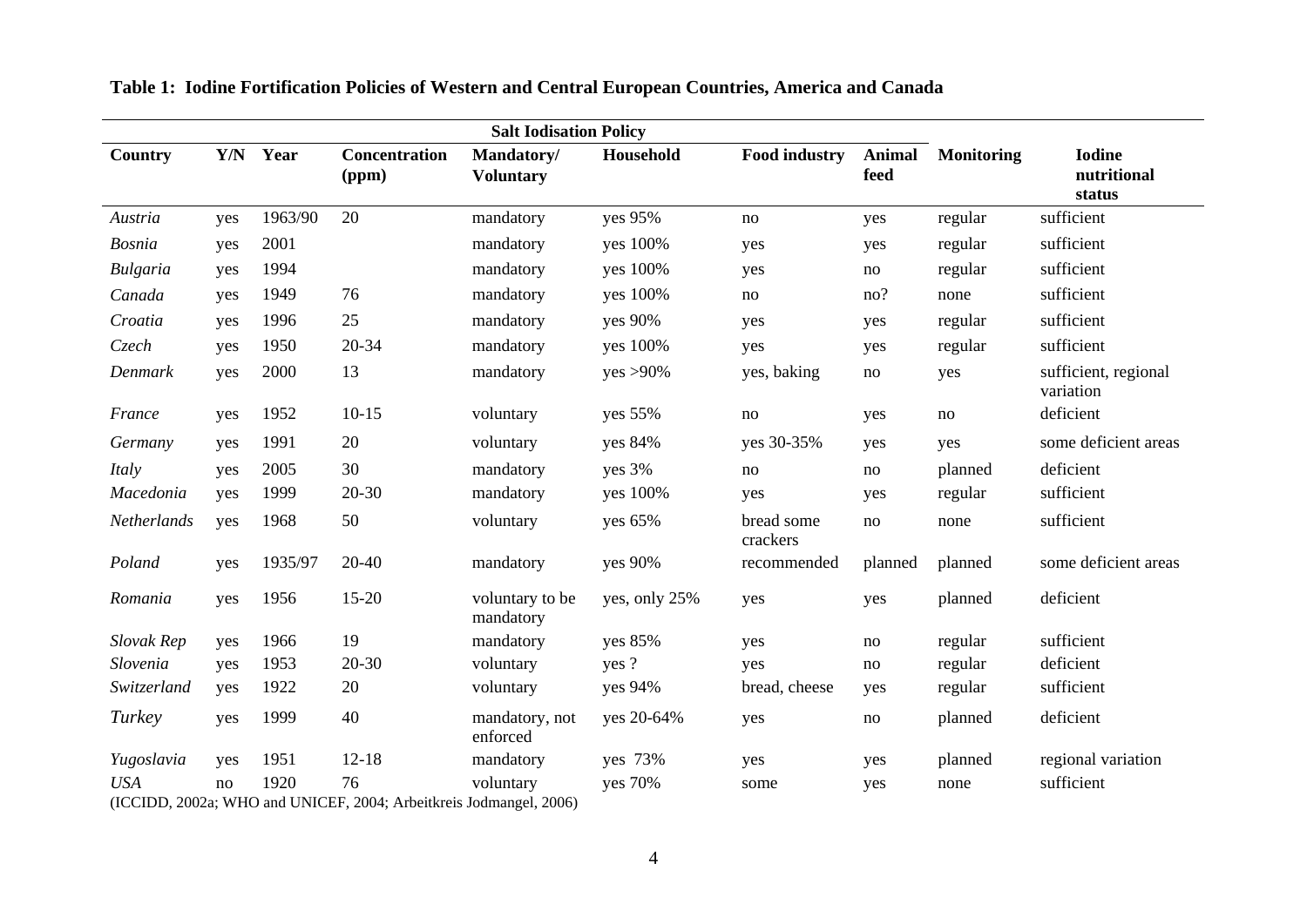# **4. International Experience with Iodisation**

#### *4.1 Countries with Voluntary Iodisation*

Of the 20 Western and Central European and American countries, listed in Table 1 that have iodine legislation, eight have *voluntary* iodisation of salt. Four of these countries have populations with a mild iodine deficiency, including:

- Romania, which has voluntary fortification of salt for household and industrial use. Due to poor uptake, iodised salt is only 25% of the market, there are plans to make iodisation compulsory (ICCIDD, 2002a).
- In Italy, until mandatory iodisation was introduced in 2005, iodised salt was available, but its use was limited to about 3% of sales (ICCIDD, 2003c).
- Slovenia, where iodisation is universal but voluntary. Data from the last 16 years shows that 79% of 16 year olds have goitre (ICCIDD, 2003e).
- France continues to have a mild iodine deficiency even though iodised salt is used in the home and for animals and market coverage is about 55% (ICCIDD, 2002a).

Iodine deficiency also persists in countries such as Greece, Ireland, Hungary and Spain where there is no specific iodine legislation but *voluntary* iodisation is allowed (ICCIDD, 2006). In Ireland, table salt can be iodised but uptake is only 3.3%. There is evidence that sections of the population are iodine deficient (Narwoor *et al*., 2005).

#### *4.2 Countries with Mandatory Iodisation*

In most countries where iodisation is mandatory, iodine sufficiency has been achieved. Turkey and Belgium are the exceptions. Turkey is unable to adequately enforce their policy of mandatory universal iodisation and iodised salt has only achieved 20-30% of the market share. Iodisation legislation exists in Belgium but has never been implemented. Both countries remain iodine deficient (Delange *et al*., 2000b).

Some of the central European countries with traditionally high levels of endemic cretinism and goitre, for example Bosnia, Bulgaria, Croatia, Czech Republic and Yugoslavia, have been more aggressive in legislating for universal salt iodisation (ICCIDD, 2002a; Laurberg *et al.*, 2003; WHO and UNICEF, 2004). Other countries with mild to moderate iodine deficiency chose iodisation of household salt only, or selected manufactured foods, for example, Denmark with bakery goods, (Laurberg *et al.*, 2003) and Netherlands with bread (Brussaard *et al*., 1997). These programs have successfully improved iodine deficiency.

#### *4.3 Switzerland*

Switzerland is a prime example of a successful iodisation and monitoring program. Historically the Swiss had high levels of IDD including cretinism and goitre. The country implemented legislation in 1922 to iodise salt for human consumption (WHO and UNICEF, 2004). The potassium iodide content of salt has been gradually increased over the last four decades; from 7.5 mg iodine/kg in 1962 to 15 mg iodine/kg in 1980 and to 20 mg/kg in 1998 (Zimmermann *et al*., 2005).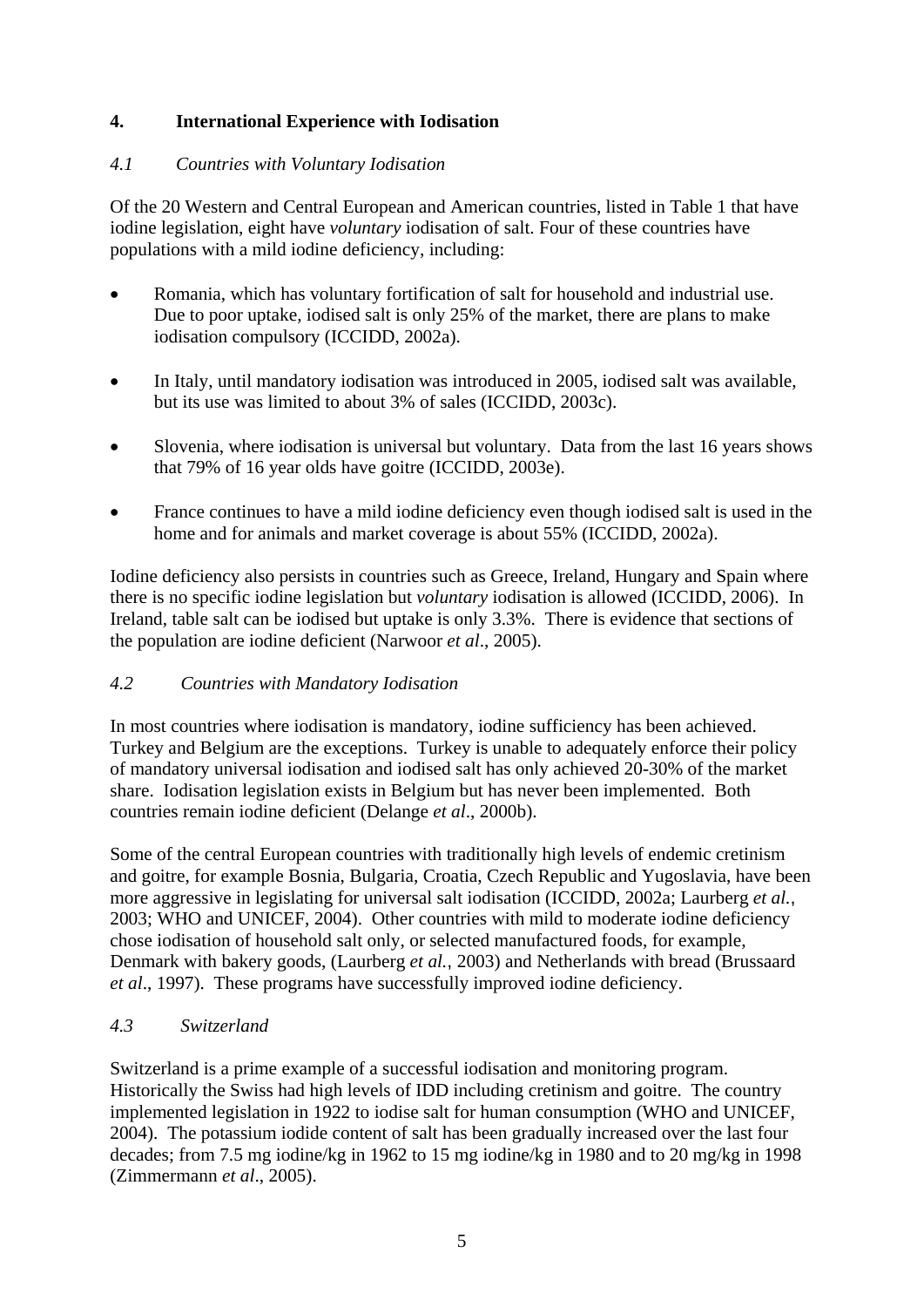In the 1980s, IDD seemed to be resolved when a sufficient UIC (urinary iodine concentration) of 141 µg/day was found in 112 adults from all over Switzerland (Burgi *et al*., 1990). However, in the 1990s some studies suggested that iodine status was marginally deficient among schoolchildren and pregnant women, (Als *et al*., 1995b) and moderately deficient (70- 90 µg/L) in 266 adults (Als *et al*., 2000). Several reasons have been suggested for the decline in iodine status during the 1990s, including:

- the population reducing their use of household salt in response to health messages from the government to reduce sodium intake;
- more imported foods being consumed and an increasing number containing non-iodised salt (Zimmermann et al., 2005);
- food habits changing: an increasing proportion of the dietary sodium is coming from manufactured foods and many of these foods are iodised at low levels, (5-10 mg/kg) or not at all (Als et al., 1995a); and
- the manufacturing industry iodising a smaller range of foods (from 80% to less than 70%) (Zimmermann et al., 2005), to facilitate trade (Als et al., 1995a).

In Switzerland the production and trade of iodised and uniodised salt is controlled by a state monopoly (Als *et al.,* 2004). Iodised salt now has a market share of 94% of household salt and 67% of salt used in commercial food production (ICCIDD, 2002a).

There are several reasons for the ongoing sustainability of the Swiss iodisation program. These include:

- state control of salt manufacturing since 1909;
- constant surveillance of iodine levels at production sites:
- government keeping the cost of iodised salt the same as non-iodised salt; and
- monitoring the iodine status of the population every five years by a commission which can increase (or decrease) iodisation levels when necessary .

The Swiss program may be threatened by international trade regulations which could block monopolies and prevent artificial low pricing of iodised salt (Zimmermann *et al*., 2005).

#### *4.4 United States of America*

Endemic goitre was common in Midwest and Northwest America until the 1920s (Hollowell *et al*., 1998; Dunn, 1998). In 1923, after David Marine demonstrated that iodine treatment could reduce and prevent goitre, health authorities campaigned for the general use of iodised salt as a prophylactic. By the 1930s most table salt was iodised although iodisation remained voluntary (Dunn, 1998). Today, iodised salt constitutes approximately 50-60% of the market and salt is iodised at 100 ppm (ICCIDD, 2002b).

Iodine, in various forms is also used incidentally, (rather than as a prophylactic) as a bread conditioner, in food colouring, as a sanitiser for milking equipment in the dairy industry and in animal feed (Dunn, 1998). This often leads to high but variable amounts of iodine in the food supply (Pennington, 1990; Dunn, 1998).A study examining the iodine content of milk and bread in the Boston area (Pearce *et al*., 2004) found that the iodine content of the different brands of bread varied from over 300 µg per slice to as low as 2 µg per slice. Reports show variations in the iodine concentration in milk ranging from 16-34  $\mu$ g /100 ml (Pennington, 1990).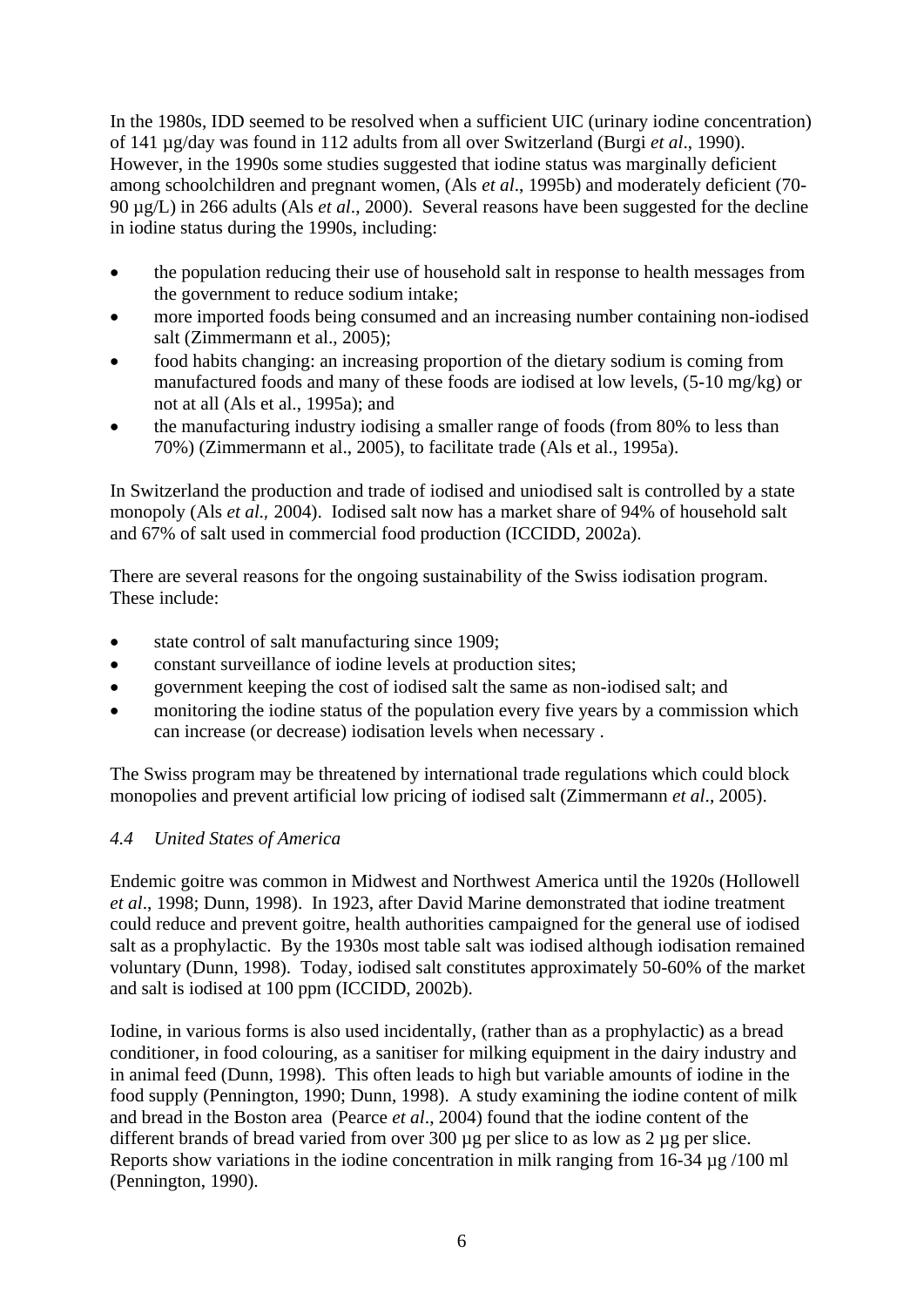The US population also obtains iodine from vitamin supplements, health foods such as kelp, skin antiseptics and certain medications (Hollowell *et al.,* 1998).Most of these sources are unrecognised and none are regulated (Dunn, 1998).

In the United States urinary iodine levels are monitored regularly, as part of the NHANES Survey and dietary iodine intakes as part of the Total Diet Study (USFDA, 2006). Further monitoring is essential, not least because many sources of iodine are incidental and iodine intake can vary regionally and/or seasonally.

In the late 1970s the Total Diet Study reported up to five times the Recommended Daily Allowance in several foods, but primarily in dairy foods (Taylor, 1981). This resulted in the dairy industry reducing their use of iodophors (Egan and Bailey, 2002).

Between the 1971-74 NHANES I survey and the 1988-94 NHANES III survey urinary iodine levels have decreased considerably (Hollowell *et al.,* 1998). This decrease may be due to:

- the reduction in the use of iodophors in the dairy industry;
- the replacement of iodine by bromine salts as the dough conditioner in commercial bread production (Hollowell *et al.,* 1998); and
- voluntary salt reduction, secondary to concerns about the sodium intake and hypertension (Hollowell *et al.,* 1998).

More recent results from the NHANES 2000 report show no significant change from the 1988-94 NHANES III survey. However the survey showed an increased prevalence of mild iodine deficiency in women of child-bearing age. As incidental iodine use decreases or the population reduces its use of discretionary salt in response to health messages, the possibility of further decreases in iodine status increases (Dunn, 1998).

#### *4.5 Germany*

Germany has a history of IDD and in the 1970s goitre prevalence was recorded as 30-60% of the population (ICCIDD, 2003a). In 1996 a nationwide survey of 5,932 people from 32 regions showed a 30% deficit in recommended iodine intake (Gartner, 1999). However, studies after 2000 confirm a marked improvement in the iodine status of the German population (ICCIDD 2003a). (Manz *et al*., 2002), (Remer *et al*., 2006). Although mean iodine status appears sufficient, some researchers believe that iodine deficiency continues to exist in particular regions of Germany (Kreiner, 2006).

Iodisation of salt and/or iodine fortification has a complex history in Germany. *East* Germany had compulsory iodisation of table salt at 20 ppm and of animal feed at 10 ppm until unification in 1990. Iodisation then became voluntary in both East and West Germany.

In *West* Germany, prior to unification, restrictive regulations on food additives had limited the use of iodised salt in many manufactured foods. The iodisation salt level for household use was low. However in 1981 the salt iodisation level increased from 5 to 20 ppm but this only marginally improved iodine status for West Germans (Remer and Neubert 1998).

In 1989, it became legal in West Germany to add iodised salt to industrially processed foods and canteen meals.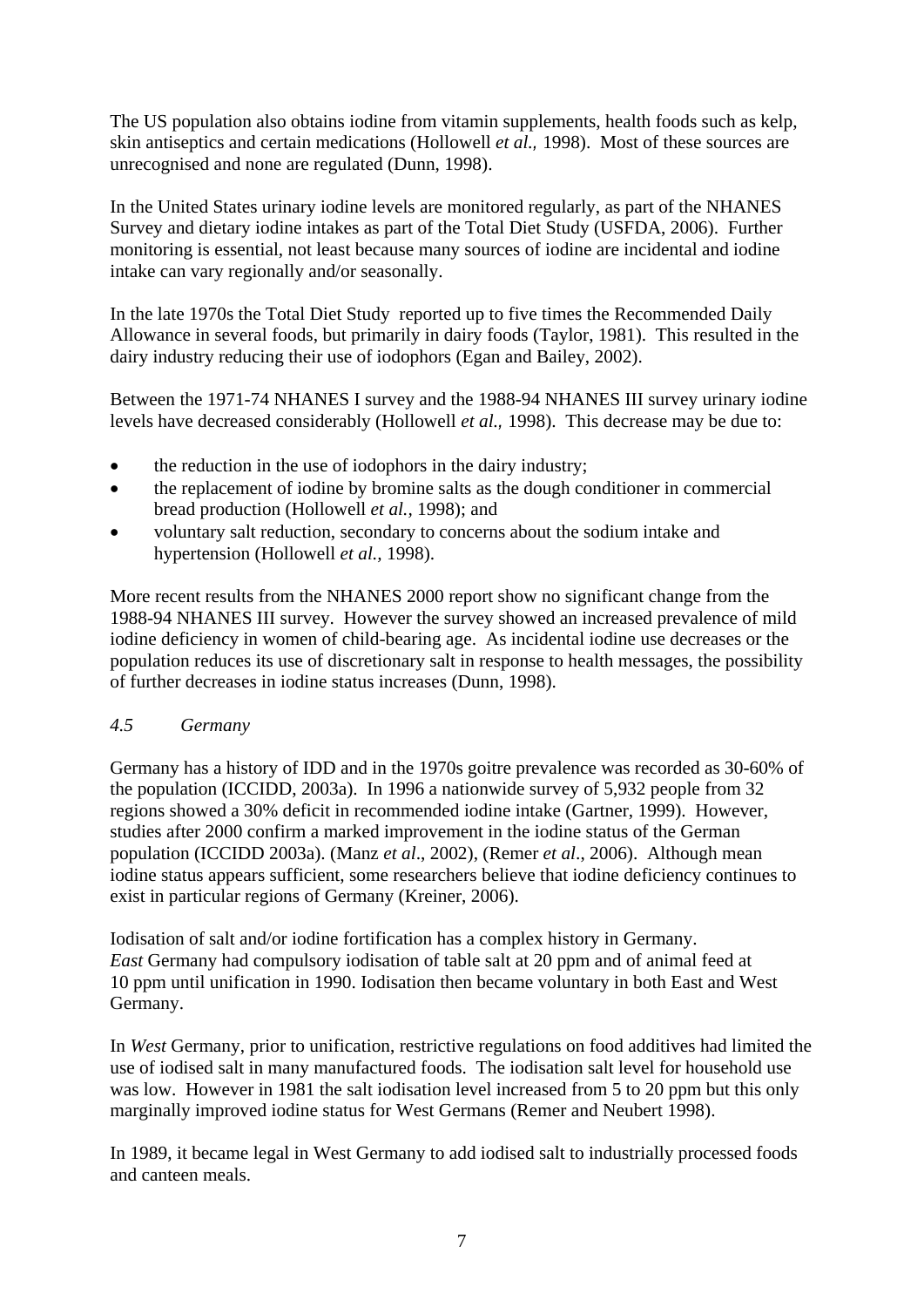After unification, many more restrictive regulations on food additives were removed. In 1991, when the use of iodised salt in the pickling of meat and sausage was mandated, iodine status improved significantly.

Iodine status improved again after 1993 when new legislation made labelling of iodised manufactured foods unnecessary (Remer and Neubert 1998).

Iodised salt for household use now has 84% (ICCIDD, 2002a) of market share but only 30-35% of salt used in the food industry is iodised (Remer *et al*., 2006; Kreiner, 2006). The use of iodised salt in manufactured foods has decreased since 1996 (ICCIDD 2003a).

In Germany an important incidental source of iodine is from animal feed which was iodised in 1995 to improve animal health. Iodisation of animal feeds wasn't fully adopted until 2000. The improved iodine status of the German population after 2000 may be due in part to the more widespread use of iodised animal feeds. A longitudinal study of 358 children aged 6-12 years reported that the contribution to iodine status from milk and eggs almost doubled from the period 2000 to 2003 compared with 1996 to 1999 (Remer *et al*., 2006). This demonstrates the significant 'carry over' effect on iodine status of humans consuming products from animals fed on iodised feed.

#### *4.6 Netherlands*

While severe iodine deficiency, for example cretinism, is not prevalent in the Netherlands, goitre is common in the south eastern regions. Iodine supplements have been used since 1935 (Wiersinga *et al*., 2001). Iodised salt for baking bread or 'bread salt' has also been used as a prophylactic since 1942 (Brussaard *et al.,* 1997). Legislation for the mandatory iodisation of salt used in bread was first enacted in the Netherlands in 1968. A high court case in 1982 found that mandatory iodisation of bread salt was unconstitutional and since then bakeries have been able to choose to use iodised or non iodised salt in their bread (Grit, 2006).

During the time that iodisation was mandatory, the majority of bakers believed that iodine fortification of bread was beneficial to their industry. Due to a widespread education campaign iodisation was also well accepted by the population and iodised bread was considered a healthy basic food. Once the habit of iodine fortification was established in the baking industry most bakers chose to continue using iodised salt in their bread although it is no longer compulsory (Grit, 2006).

Since mandatory fortification was repealed in 1982, several studies from 1987-92 reported inadequate iodine status, especially in women. Surveys conducted in the 1980s found a high prevalence of goitre (35% in women and 18% in men) (ICCIDD, 2003d). In a move to improve the iodine status of the population, the fortification level of bakers' salt was raised in 1999 to 75-85 mg iodine /kg salt. Permission was also given to use bread salt in bread replacers and some meat products. This was in response to a decline in bread consumption in favour of bread replacers like crackers, rusks and breakfast cereals. The use of iodised household salt has also declined since mandatory iodisation was repealed (Grit, 2006).

Several studies since 2000 demonstrate that these measures have been effective in improving the iodine status of the population (Wiersinga *et al.,* 2001).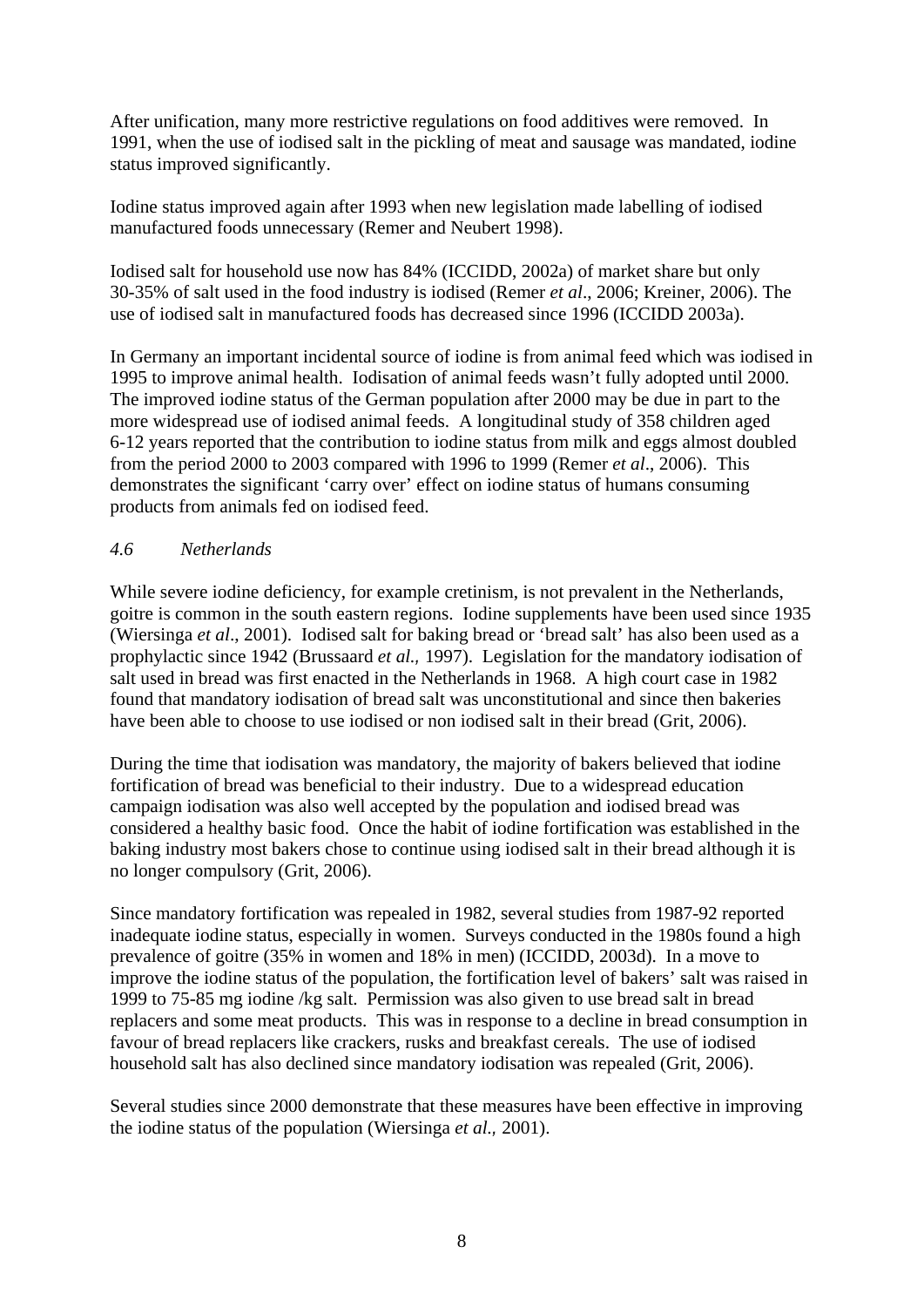The Netherlands is now considered iodine replete (ICCIDD, 2003d).

It could be said that voluntary iodisation has been effective in the Netherlands. However, this may be because the Netherlands once had *mandatory* fortification which meant that iodisation was already well established and accepted by industry and consumers.

# *4.7 Denmark*

In Denmark, fortification of food with nutrients is only allowed if:

- the population is deficient in that nutrient;
- the fortification will lead to an effective increase of the nutrient; and
- the effect on the population is monitored (ICCIDD, 2003b).

In 1982 it became illegal to sell iodised salt in Denmark after a working group found iodine enrichment 'nutritionally irrelevant'(Rasmussen *et al*., 1996).

Several studies had demonstrated an inadequate iodine status and a high incidence and prevalence of iodine related deficiencies in the Danish population (Rasmussen *et al*., 1996).

In 1994, the Danish Veterinary and Food Administration responded by establishing a working group to evaluate the need for an iodine fortification program in Denmark. The Working Group concluded that iodised salt in bread gives similar coverage as using iodised salt in all manufactured foods. They concluded the majority of the Danish population was iodine deficient and that the benefits of iodine fortification far outweighed the risks. Careful monitoring of iodine levels in foods and the iodine status of the population were integral parts of the implementation of mandatory iodine fortification strategy (Rasmussen *et al*., 1996).

When salt iodisation was introduced in 1998, it was voluntary. An agreement was made with the salt and food industry with the expectation that iodised salt would cover at least 80% of the market within 2 years. After 18 months, iodised salt covered around 50% of the household market but none for industry. The voluntary approach was found to be ineffective (Laurberg *et al.*, 2003). Consequently, in 2000, salt iodisation was made mandatory for household use and for commercial bread and cake production (Pedersen *et al*., 2006).

Monitoring was mandatory and the population was monitored carefully for iodine intake and the occurrence of thyroid disorders. Monitoring of the population occurred on two levels:

- Regular monitoring of iodine levels in salt, bread and cakes at retail outlets and sales of iodised salt.
- A long-term study of a cohort of 4649 subjects living in two areas of Denmark with different ground water iodine levels (Aalborg and Copenhagen) was launched to assess the effect of the fortification program on the population (Laurberg et al., 2006).

The legislation has been well supported by industry with 97% of rye bread and 905 other brands of bread using iodised salt (Laurberg *et al*., 2006). A study assessing the increase in iodine intake after fortification (Rasmussen *et al*., 2007) found a desirable increase in iodine intake.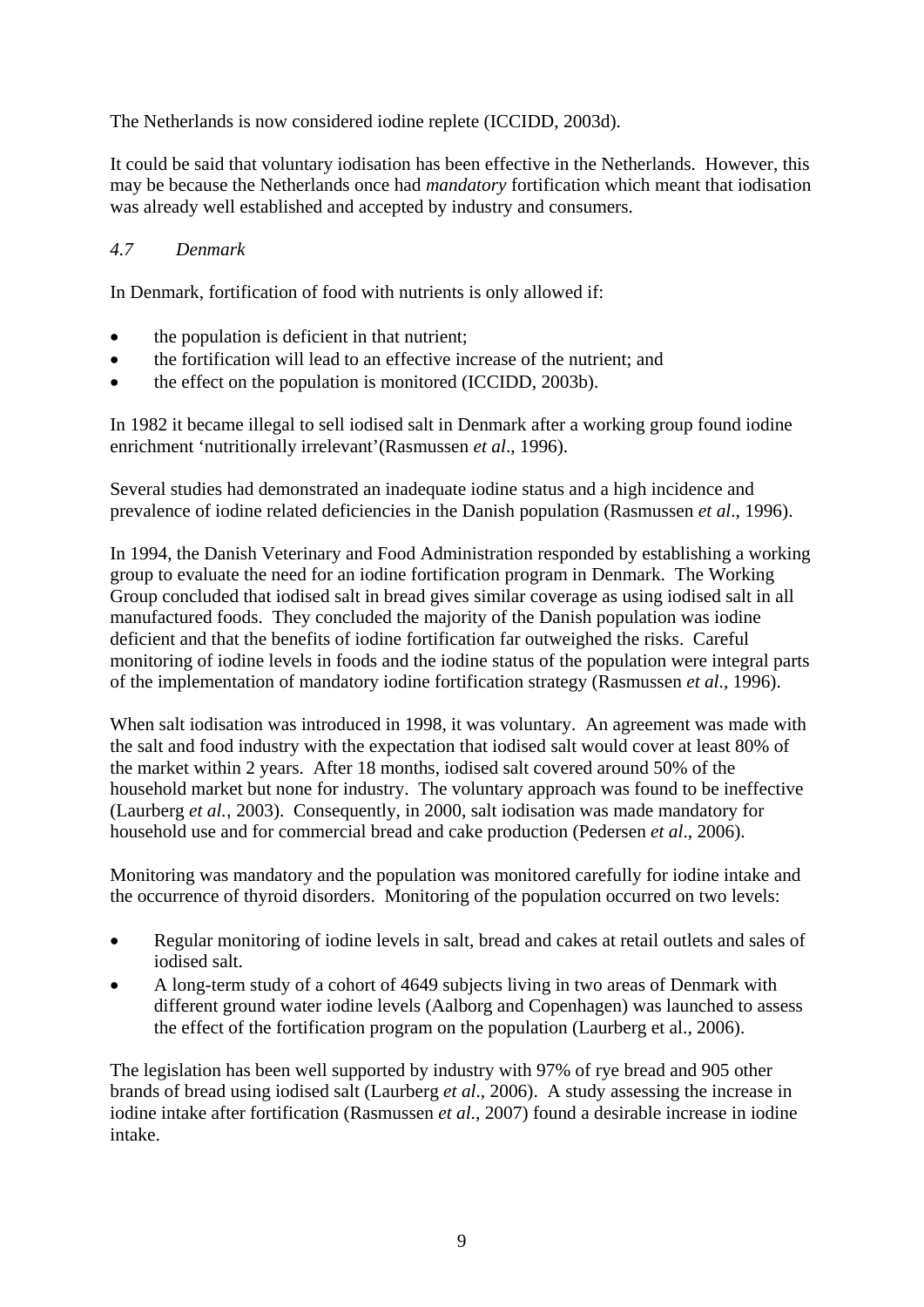#### *4.8 Canada*

During the first half of the 20<sup>th</sup> Century, iodine deficiency was common in Canada. Fortification of salt and bread with iodine was voluntary and public health campaigns advised consumers to choose fortified products or take supplements. Unfortunately, this strategy proved ineffective. Iodine deficiency remained a problem because most people still chose to eat the unfortified alternatives (Bowley, 2003).

Mandatory iodisation of table salt was introduced in Canada in 1949. Reports indicate that in spite of this mandatory approach, it took until the 1970s to gain compliance on a broad basis (Bowley, 2003). Mandatory fortification of table salt exists in the whole of Canada. The coverage of iodised table salt in Canada has reached almost 100% (ICCIDD, 2001).

Milk has also been a significant source of iodine for Canadians. From 1987 data, the iodine content of milk ranged from 122 µg/L in Newfoundland to 517 µg/L in Manitoba. (ICCIDD, 2001). This is due to iodophors used in the dairy industry and also to use of animal feeds with added iodine. The use of iodine in animal feed is similar to that in the US and Europe. As in the USA and Europe the iodine levels in milk are higher in winter months because animals are more reliant on being hand feeding, (with iodised animal feed) and less on grazing on natural pasture grasses.

### **5. Conclusion**

International experiences with iodine fortification has shown that mandatory fortification is a more reliable and stable method to ensure that the population achieves a safe, predictable and adequate iodine intake. This review of international experience with iodine fortification has shown:

- Of the 20 European countries (also including the USA and Canada) with effective iodine legislation, those with mandatory fortification almost all had achieved 'sufficient' iodine status.
- Of the countries (listed in table 1) with voluntary fortification legislation, only half have achieved an adequate iodine status.
- Many countries with voluntary fortification, for example Switzerland and the USA, which were originally successful in improving iodine status, now find changes in food habits, manufacturing practices and imports/exports, have resulted in decreases in the amount of iodine in the food supply.
- Many countries have found voluntary fortification with or without a public education campaign unsustainable or ineffective in the long term and have introduced mandatory fortification. Denmark, which is similar to Australia in many ways, is a case in point.
- In industrialised countries people obtain more than 75% of their salt and therefore most of their iodine, from processed foods. However, in Switzerland and Germany industry appears to be decreasing the fortification level of processed foods and or the range of foods fortified with iodine.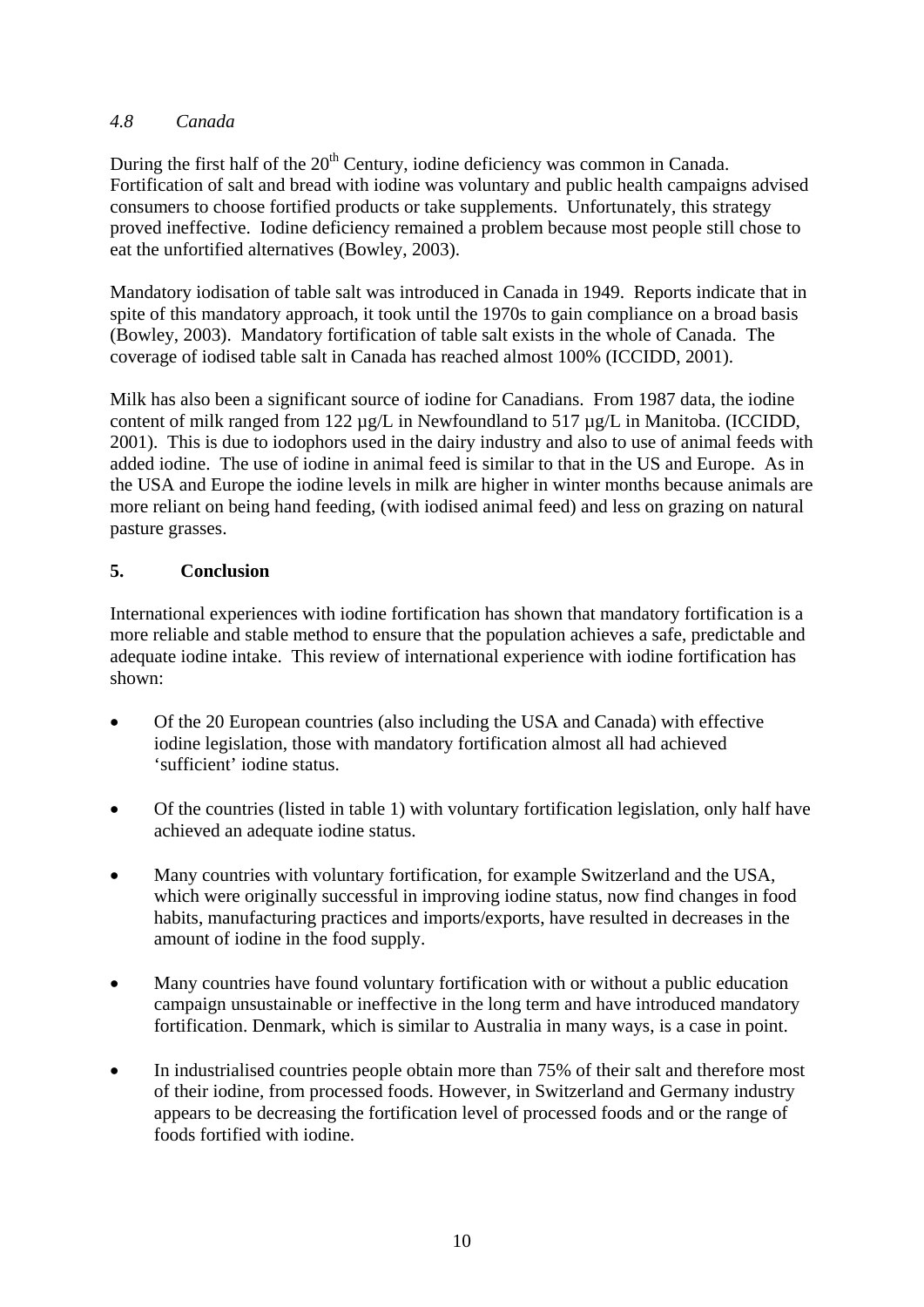- Mandatory fortification of bread with iodised salt has been successful in addressing iodine deficiency in populations identified as deficient.
- Mandatory fortification can deliver a predictable and appropriate level of dietary iodine. Dietary iodine from sources such as iodophor use and animal feeds frequently result in erratic, unpredictable and unsustainable amounts of iodine in the food supply.

#### **References:**

Als, C., Keller, A., Minder, C., Haldimann, M. and Gerber, H. (2000) Age and gender dependent urinary iodine concentrations in an area covering population sample from the Bernese region in Switzerland. *European Journal of Endocrinology* 143:629-637.

Als, C., Lauber, K., Brander, L., Luscher, D. and Rosler, H. (1995a) The instability of dietary iodine supply over time in an affluent society. *Experientia* 51:623-633.

Als, C., Listerwnik, M., Rosler, H. and Bartkowiak, E. (1995b) Immunogenic and non-immunogenic hyperthyroidism: recent trends in pre-alpine Switzerland and coastal Poland. *Nuclear Medicine* 34:92- 99.

Als, C., Haldimann, M., Minder, C. and Gerber, H. (2004) Pilot study of urinary iodine concentration and of biochemical thyroid parameters before and after cautious public health intervention on salt iodide content: The Swiss Longitudonal 1996 - 2000 iodine study. *European Journal of Clinical Nutrition* 58(8):1201-1210.

Arbeitkreis Jodmangel, A. (2006) *Discussion Paper on the setting of maximum and minimum amounts for vitamins and minerals in foodstuffs*.

http://ec.europa.eu/food/food/labellingnutrition/supplements/documents/akj\_en.pdf. Accessed on 1 March 2007.

Bowley, A. (2003) A Lesson from Canada. *Nutriview* 1:4-5.

Brussaard, J., Brants, H., Hulshof, K., Kistemaker, C. and Lowik, M. (1997) Iodine intake and urinary excretion among adults in the Netherlands. *European Journal of Clinical Nutrition* 51:S59-S62.

Burgi, H., Supersaxo, Z. and Selz, B. (1990) Iodine deficiency diseases in Switzerland one hundred years after Theodor Kocher's survey: a historical review with some new goitre prevalence data. *Acta.Endocrinol.(Copenhagen)* 123:577-590.

Capanzana, M., Saises, M., Vaguchay, J., Ravara, D., Lateo, M. and Trinidad, T. (2007) *Retention of nutrients in fortified margarine*. http://www.fnri.dost.gov.ph/abstracts31st/retention.pdf. Accessed on 1 March 2007.

de Benoist, B. (2004) *Iodine status worldwide*. In: de Benoist, B., Egli, I., Takkouche, B., and Allen, H. eds. Who Global Database on Iodine Deficiency. Department of Nutrition for Health and Development, World Health Organisation, Geneva.

http://www.who.int/whosis/database/menu.cfm?path=whosis.mn.mn\_iodine\_status&language=english . Accessed on 1 November 2006.

Delange, F., Dunn, J. and Sinawat, S. (2000a) IDD Control in Thailand. *IDD Newsletter* 16(1):1-4.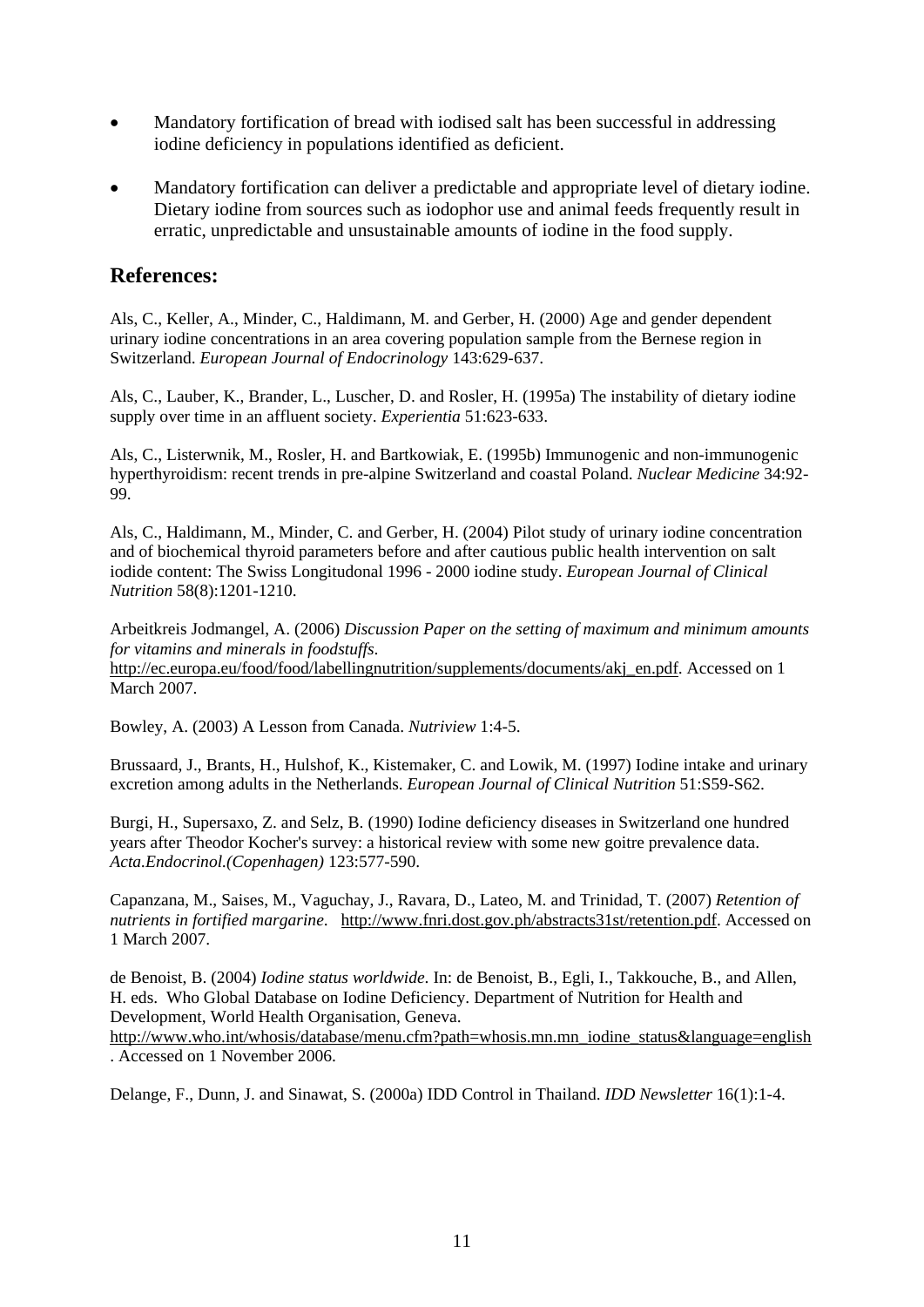Delange, F., Van Onderbergen, A., Shabana, W., Vandemeulebroucke, E., Vertongen, F., Gnat, D. and Dramaix, M. (2000b) Silent iodine prophylaxis in Western Europe only partly corrects iodine deficiency; the case in Belgium. *European Journal of Endocrinology* 143: 189-196. http://www.eje.org.

Delong, G. (2002) Iodine dripping into irrigation water. *IDD Newsletter* 18(4):60-61.

Dunn, J. (1998) What's Happening to Our Iodine? *Clinical Endocrinology & Metabolism* 83(10):3398- 3400.

Dunn, J.T. (1996) *Extensive Personal Experience - Seven Deadly Sins in Confronting Endemic Iodine Deficiency, and How to Avoid Them*. 81 (4), pp1332-1335. http:www.jcem.endojournals.org. Accessed on 25 October 2006.

Eastman, C. (1999) Where has all our iodine gone? *Medical Journal of Australia* 171:455-456.

Egan, K. and Bailey, C. (2002) *FDA's Total Diet Study: Monitoring US Food Supply Safety*. http://www.cfsan.fda.gov/~dms/tdsoview.html. Accessed on 5 February 2007.

Gartner, R. (1999) *Lessons from the IDD elimination program in Germany: need for mandatory iodised salt program*. www.ceecis.org/iodine/12\_practices/12\_00\_bp.html - 7k -. Accessed on 3 January 2007.

Gerasimov, G. (2002) *Iodine Deficiency Disorders (IDD) in the Russian Ferderation: A Review of Policies towards IDD Prevention and Control and trends in IDD Epidemiology (1950-2002)*. ICCIDD, UNICEF, 1-42. http://www.webiodine.com/dl/engl/pdf/report/IDD\_overview\_Russia.pdf. Accessed on 1 December 2006.

Grit, C. (2006) Iodised Salt in Bread and Associated Food Industries in the Netherlands.

Hollowell, J., Staehling, N., Hannon, W., Flanders, D., Gunter, E., Maherty, G., Braverman, L., Pino, S., Miller, D., Garbe, P., DeLozier, D. and Jackson, R. (1998) Iodine Nutrition in the United States. Trends and Public health Implications: Iodine Excretion Data from National health and Nutrition Examination Surveys I and III (1971 - 1974 and 1988 - 1994). *Clinical Endocrinology & Metabolism*  83(10):3401-3408.

ICCIDD (2001) *The Western Hemisphere Nears Iodine Sufficiency*. *IDD Newsletter* 17 (1):1-5..

ICCIDD. (2002a) Europe is Still Iodine Deficient! *IDD Newsletter* 18(4):51-55.

ICCIDD (2002b) *IDD Prevalence and Control Program Data: United States of America*. http://indorgs.virginia.edu/iccidd/mi/idd 178.htm. Accessed on 14 September 2006.

ICCIDD (2003a) *IDD Prevalence and control Data: Germany*. pp1-3. http://indorgs.virginia.edu/iccidd/mi/idd\_062.htm. Accessed on 12 September 2006.

ICCIDD (2003b) *IDD Prevalence and Control Program Data Denmark*. pp1-3. 14 September 2006b.

ICCIDD (2003c) *IDD Prevalence and Control Program Data: Italy*. pp1-3. http://indorgs.virginia.edu/iccidd/mi/idd 081.htm. Accessed on 16 October 2006.

ICCIDD (2003d) *IDD Prevalence and Control Program Data: Netherlands*. http://indorgs.virginia.edu/iccidd/mi/idd\_120.htm. Accessed on 5 October 2006.

ICCIDD (2003e) *IDD Prevalence and Control Program Data: Slovenia*. http://indorgs.virginia.edu/iccidd/mi/idd\_153.htm. Accessed on 5 October 2006.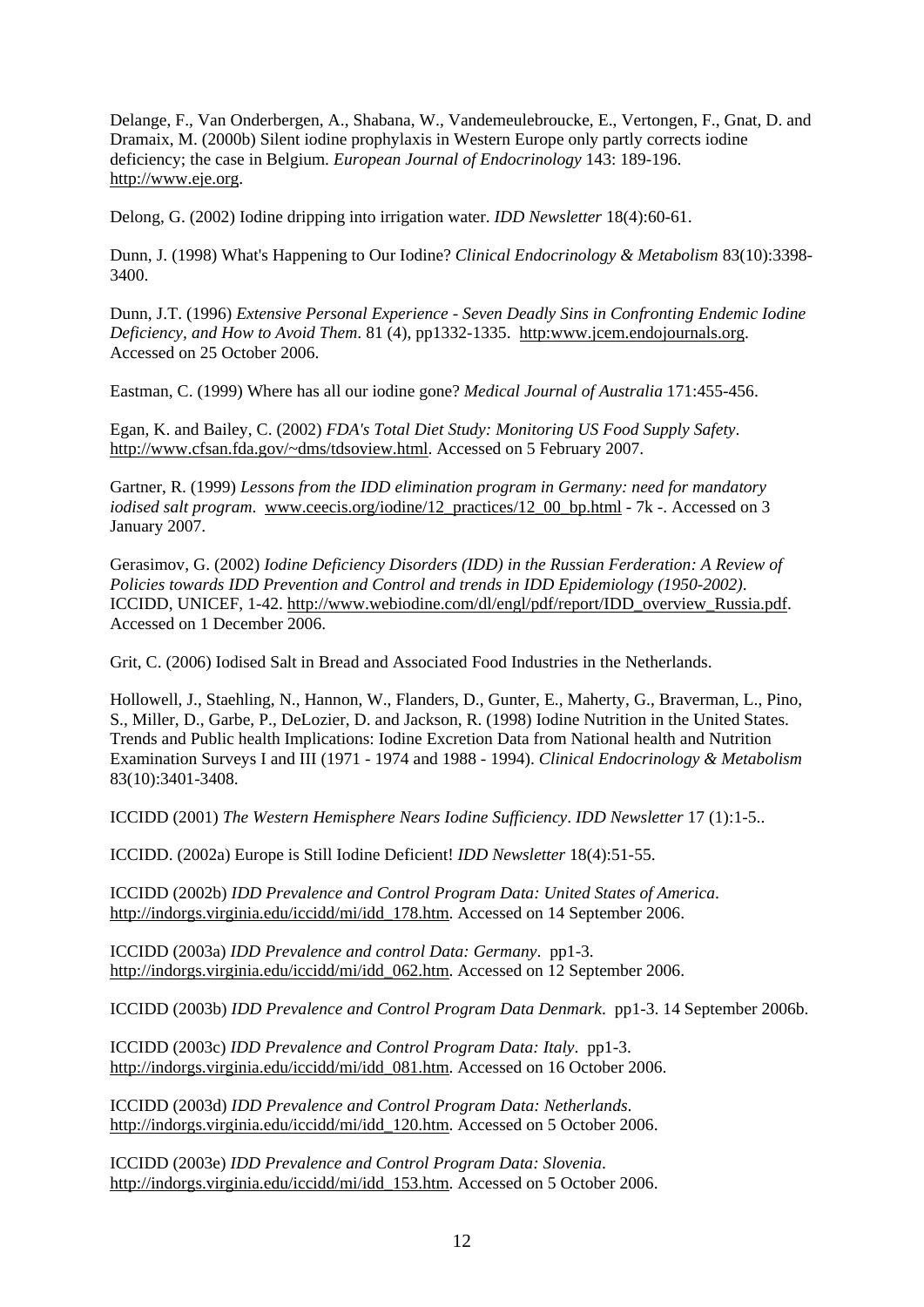ICCIDD (2006) *Iodine Nutrition and Programs for It's Control in Western and Eastern Europe*. http://indorgs.virginia.edu/iccidd/mi/regions/west\_central\_europe\_detail.htm. Accessed 16 October 2006.

James, W. and Ralph, A. (1987) The dominance of salt in manufactured foods in the sodium intake of affluent of affluent societies. *Lancet* 1:426-429.

Kreiner, E. (2006) Industry use of iodised salt. In: Christian Thoma. eds. 28 September 2006.

Laurberg, P., Jorgensen, T., Knudsen, N., Pedersen, I., Perrild, H., Rasmussen, L. and Ovesen, L. (2003) *Implementation and Monitoring of Iodine Supplementation in Denmark: The Danthyr Program*. pp11-29. http://indorgs.virginia.edu/iccidd/newsletter/nov2003.htm. Accessed on 16 October 2006.

Laurberg, P., Jorgensen, T., Perrild, H., Ovesen, L., Knudsen, N., Pedersen, I., Rasmussen, L., Carle, A. and Vegjbjerg, P. (2006) The Danish investigation on iodine intake and thyroid disease, Danthyr: status and perspectives. *European Journal of Endocrinology* 155:219-228.

Lee, S., Lewis, J., Buss, D., Holcombe, G. and Lawrance, P. (1994) Iodine in British foods and diets. *British Journal of Nutrition* 72:435-446.

Manz, F., Bohmer, T., Gartner, R., Grossklaus, R., Klett, M. and Schneider, R. (2002) Quantification of iodine supply: representatoive data on intake and urinary excretion of iodine from the German population in 1996. *Ann Nutr Metab* 46:128-138.

Mattes, R. and Donelly, D. (1991) Relative contributions of dietary sodium sources. *Journal American College Nutrition* 10:383-393.

Merck, K. (2005) *Prevention and therapy of IDD in Europe*. TI 5. Merck KGaA Darmstadt Germany, pp1-5. http://www.merck.de/servlet/PB/menu/1268260\_ePRJ-MERCK-EN-THYROLINK\_p... Accessed on 23 June 2006.

Narwoor, Z., Burns, R., Smith, D.F., Sheehan, S., OHerlihy, C. and Smyth, P.P.A. (2005) Iodine intake in pregnancy in Ireland - A cause for concern? *Irish Journal of Medical Science* 175(2):21-24.

Pearce, E., Pino, S., He, X., Bazrafshan, H., Lee, S. and Braverman, L. (2004) Sources of Dietary Iodine: Bread, Cows' Milk, and Infant Formula in the Boston Area. *The Journal of Clinical Endocrinology and Metabolism* 89(7):3421-3424.

Pedersen, I., Laurberg, P., Knudsen, N., Jorgensen, T., Perrild, H., Ovesen, L. and Rasmussen, L. (2006) Increase in Incidence of Hyperthyroidism Predominantly Occurs in Young People after Iodine Fortification of Salt in Denmark. *The Journal of Clinical Endocrinology and Metabolism* 91(10):3830- 3834.

Pennington, J. (1990) Iodine Concentration in US Milk. *Journal Dairy Science* 73:3421-3427.

Rasmussen, L., Andersson, G., Haraldsdottir, J., Kristianssen, E., Molsted, K., Laurberg, P., Overvad, K., Perrild, H. and Ovesen, L. (1996) Iodine: Do we need an enrichment program in Denmark? *International Journal of Food Sciences and Nutrition* 47:377-381.

Rasmussen, L., Ovesen, L., Bulow, I., Jorgensen, T., Knudsen, N., Laurberg, P. and Perrild, H. (2002) Dietary iodine intake and urinary excretion in a Danish population: effect of geography, supplements and food choice. *British Journal of Nutrition* 87:61-69.